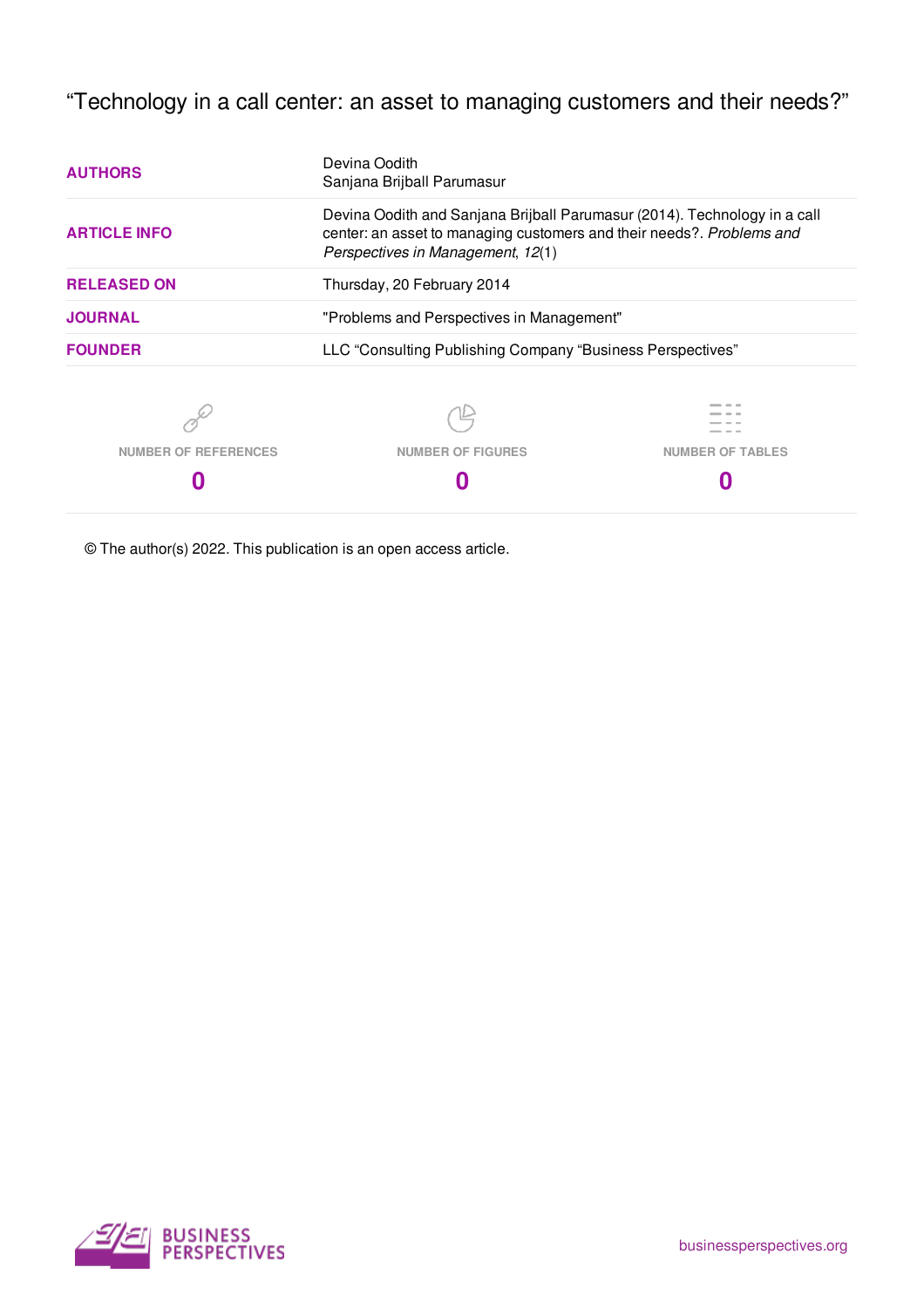# Devina Oodith (South Africa), Sanjana Brijball Parumasur (South Africa) Technology in a call center: an asset to managing customers and their needs?

### Abstract

In recent years, the service sector has undergone extreme changes in the workplace. In response to this, organizations have attempted to link their information technology developments with telecommunications to re-energize their customer service activities via the call and contact centers. Call centers have received negative publicity concerning how they are managed and have often faced criticism for being too concerned about emphasizing efficiency goals and productivity targets whilst creating extremely stressful working environments and subjecting employees to high levels of monitoring. The hope is that technology can contribute to a better work environment. The study was undertaken within a public sector service environment in Durban, South Africa which comprised of four major call centers employing a total of 239 call center agents. A sample of 151 call center agents was drawn using the cluster sampling technique and a 63% response rate was achieved. These call center agents were responsible for inbound calls only. Data were collected using a self-developed, pre-coded questionnaire of which validity and reliability were statistically determined. Results indicate that agents understand the technology, are able to use it easily in managing customers and their needs and perceive customers as having a preference for personal interaction over self-service in resolving their queries/complaints. Despite agents' technological skills, problems of response time, system reliability and speed were identified. Recommendations made have the potential to enhance the management of customers and their needs.

**Keywords:** understanding the technology/system, ease of use of technology, personal interaction, self-service. **JEL Classification:** L80.

#### Introduction

This study assesses the influence of technology on call center agents' effectiveness in managing customers and their needs. In particular, it assesses the extent to which call center agents' understanding of the system they use, their ease of use of it and their nature of personal interaction with customers influences the effective management of customers and their needs. It is therefore, hypothesized that there exists significant intercorrelations amongst the sub-dimensions of technology (system understanding and ease of use and, preference for personal interaction versus self-service) needed by call center agents for effectively managing customers and their needs. The influence of biographical profiles on such perceptions was also evaluated. It was thus, hypothesized that agents varying in biographical profiles (age, race, tenure, educational qualifications, gender, employment status) significantly differ in their understanding and ease of use of technology for effectively managing customers and their needs and, in their perceptions of the preference of clients for personal interaction rather than self-service.

The study is extremely significant because the Internet has become a place of shopping and searching as millions of people access the Web (Timm, 2008). The Internet as a marketing tool offers new and better ways of communicating with people and businesses that will purchase what is being sold (Burke, 2001; Ruyter, Wetzels & Kleijnen, 2000). Unlike other forms of media, the Internet is

interactive and this kind of interaction is an essential part of relationship marketing. Within a service context, like the target market in this study, the introduction of technology often empowers the customer to perform the service without being assisted. These advances in communications and information technology have profound effects on the way in which consumers interface with service providers (Fitzsimmons & Fitzsimmons, 2006). However, cognizance must be given to the fact that not all consumers engage in self-service and would rather prefer personal interaction.

Without technology the idea of globalization would not be possible. If a company has a website, this places the firm in a position to reach millions of customers who may be thousands of miles away simply by the click of a button (Cortwell, 2009). Internet based applications can greatly enhance a firm's competitiveness (Messmer, 1999). Whilst a lot of research and information exists about Internet based applications, there is paucity of research regarding the synergy between an effective Internet based application and organizational competitiveness achieved through effectively managing customers and their needs, which this research aims to gain greater insight into.

#### 1. System understanding

Advances in communication and information technology have a profound effect on the way that consumers are interfacing with service providers (Cortwell, 2009; Fitzsimmons & Fitzsimmons, 2006; Messmer, 1999; Metters, Metters, Pullman & Walton, 2006; Ruyter et al., 2000). Firms wishing to

 $\overline{a}$ 

Devina Oodith, Sanjana Brijball Parumasur, 2014.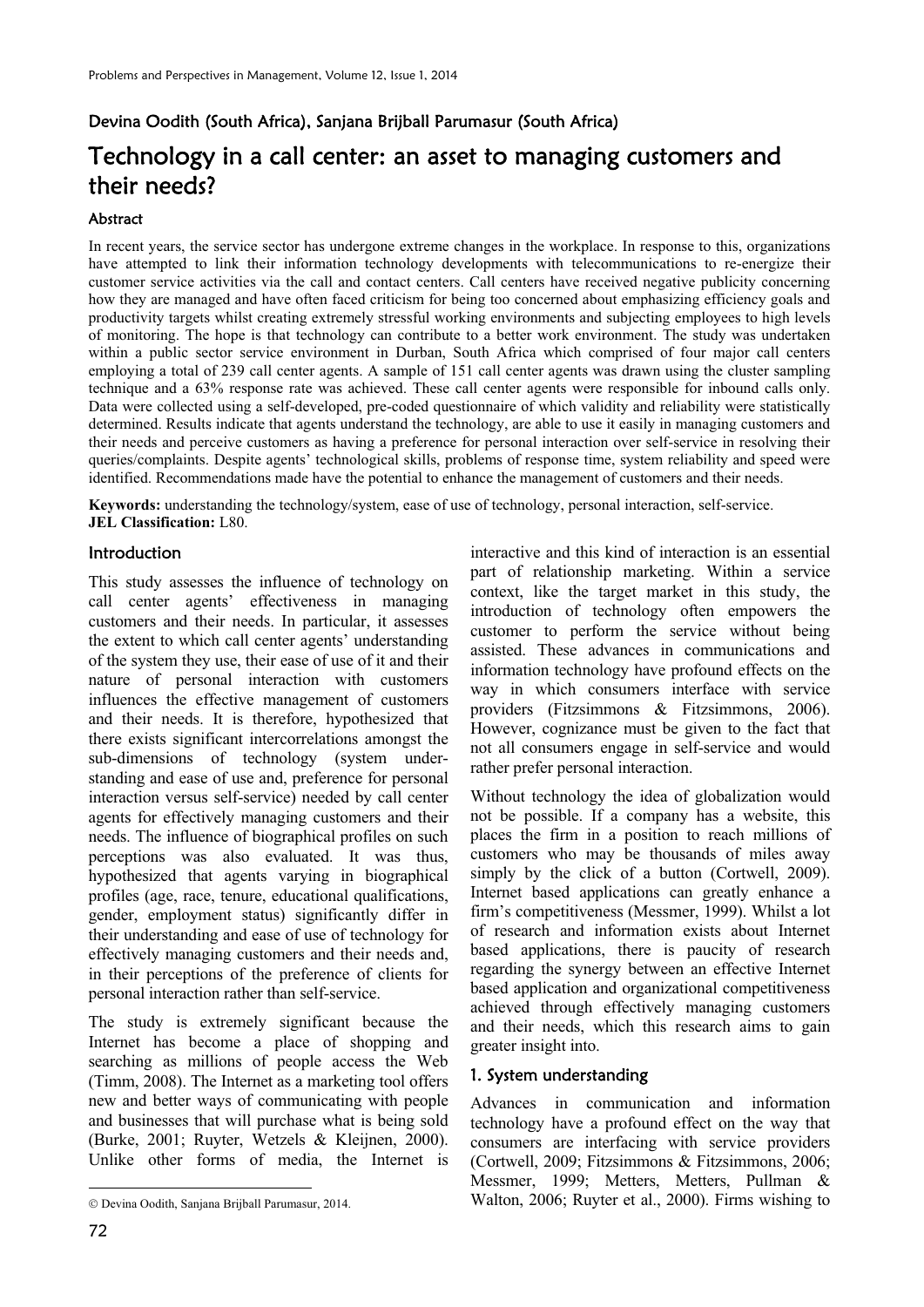integrate an Internet presence must perform customer service functions through multiple channels such as in-person, traditional mail, phone, web sites, online chat and electronic-mail (e-mail).

Fitzsimmons and Fitzsimmons (2006) identify five modes of technology's contribution to the service encounter: (1) Mode A is a technology free service encounter where the customer is in physical proximity to, and interacts with, the human service provider, for example, a hairdresser or a chiropractor; (2) Mode B is a technology assisted service encounter because only the service provider has access to the technology to improve the quality of face-to-face service. For example, a visit to an optometrist; (3) Mode C is a technology facilitated service encounter because both the customer and the service provider have access to the same technology. For example, a financial consultant in consultation with a client can refer the client to a computer model to illustrate projected returns; (4) Mode D is the technology mediated service encounter because the customer and the service provider are not physically together and, thus, the communication is no longer a traditional face-to-face encounter. Communication is usually enabled through a telephone call to access services such as calling for technical help from a distant call center; (5) Mode E is the technology generated service encounter because the human service provider is replaced entirely with technology that allows the customer to self-serve. This mode is becoming common as firms attempt to reduce the cost of providing a service.

Electronic-service (E-service) alone is not a hundred percent sure-fire strategy for handling queries. It can be seen as a cost effective measure as it enables selfservice, Web, blogs, e-mail and live chat. Yet, eservice is not a substitute for old fashioned phone calls and direct human contact (Keaggy & Hurst, 2002; Schiffman & Kanuk, 2004; Timm, 2008). It is important to understand that the Internet is a moving target, with a hardware life cycle of about five years and software life cycles of even shorter times, with updates occurring frequently; hence, staying updated is expensive. Many firms have rushed to migrate customer service to the Web and have in the process encountered service failures. Ignoring the human side of customer service can turn what looks like a low cost service alternative into a costly mistake. Technology also poses the challenge for the firm to have a well-maintained, state-of-the-art equipment and qualified and competent people to operate it, leading to constant training of staff (Lucas, 2005).

Many firms see technology as a way of reducing staff costs and, therefore, cut back on jobs. As pointed out earlier the rate of technological advancement is always changing thereby placing extra stress on firms and staff to keep up with these changes. Constant training and the increased demand to perform leads to extreme levels of stress and is a contributing factor to the high turnover rate of call center staff and for customer defection (Lucas, 2005; Reichheld & Sasser, 1990). In addition, due to customer fears of fraud and violation of privacy, consumers are reluctant to disclose information like identity numbers, and credit card account information, addresses and personal data online, which contributes to their paranoia and hinders online communication (Schiffman & Kanuk, 2004). They usually prefer to speak to an agent (Lucas, 2005).

Keaggy and Hurst (2002) engaged in a face-off about whether the use of web blogs was considered as a legitimate business tool. Blogs are a new variation to chat rooms and the Internet and is simply a journal maintained by a firm or an individual. Bloggers are very influential in shaping a firm's image. Blogs also assist in sharing information between the firm and the customer or between fellow customers (Clegg, 2010; Schiffman & Kanuk, 2004). Keaggy proposes that it is effective as it increases employee communication and knowledge, saves time and resources and builds the firm's reputation and confidence. Keaggy found that consumers often complain about receiving too many e-mails but with the use of blogs no messages get deleted. Hurst found that although blogs are popular they are not of much value to the firm as there a millions of blogs that contain postings by random authors. He argues that the information contained in these blogs only holds value if the customer takes the time to read it. He supports the use of e-mailed newsletters to customers as a more effective tool. Perez (2004) investigated Dell Incorporated's drive to open IT support hubs worldwide in order to improve service delivery to buyers. Dell has implemented an Enterprise Command Center (ECC) worldwide that will be staffed around the clock and will act as central repositories of service events in each geographic area.

Timm (2008) recommended five useful tips to grow an e-service and make it a good experience for customers to enjoy: (1) Track customer traffic. By monitoring the click path of the customer the firm can track the service resolution and abandonment rates, average time to connect to the site and frequent requests. This information will enable firms to improve their service offering to the customer. In a study of the different software programs available, Borck (2004) found that these programs must have customer-chat amenities such as color coded text and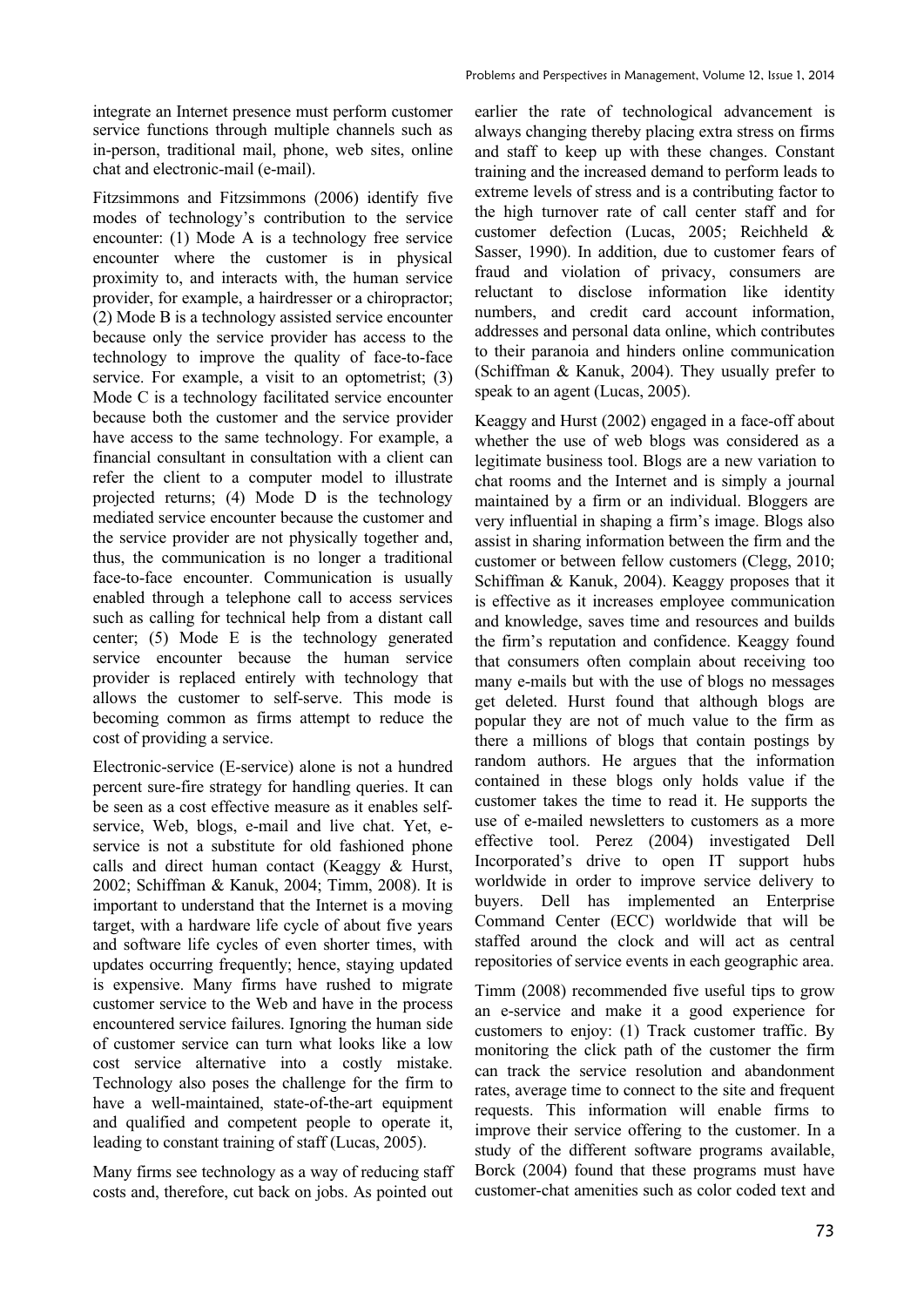canned dialogues to speed up responses to FAQs. In addition, online queue information that can be sent to customers' desktops to inform them of where they are in the queue should also be implemented; (2) benchmark service levels. Firms with good customer care sites benchmark and compare themselves against competitors. Benchmarking requires keeping careful statistics on existing service levels which can be used to set future targets. Typical services monitored include, average time to respond to e-mails, average time to respond to page requests, site uptime, average time to respond to web chat enquiries and the number of resolved and unresolved enquiries per day; (3) teach the site to learn. Make sure to update information on a regular basis. Check to see what does not work or what is missing, what click paths end in dissatisfied customers and what new questions your customers are asking. An adaptive, dynamic site lets customers know that the firm is listening and responding to their needs; (4) build on-going erelationships. Successful human relationships are two sided. Sometimes people initiate communication that builds the relationship and sometimes they reciprocate to others. Firms can offer e-mail notifications to customers about changes in products, catalogues or content provided that they have information to do so first from the customer. Firms must avoid spamming as this can damage a relationship (Fichter & Wisniewski, 2010); (5) end high for better loyalty. This last tip is designed to leave the customer on a high note, thinking positively about the company. Before a customer logs off from a website, the firm should always thank the customer for the visit. In order to rebuild goodwill offer a peace token such as a discount on the next visit, or additional service coverage of some sort (Rowley, 2006).

## 2. Ease of use

E-business came about as a result of a convergence of several technologies. A website can serve different purposes for different businesses. According to Metters et al. (2006), reports indicate a decline in customer satisfaction with most services. Customers grow irate with automated phone systems and a host of new terminology encountered during Internet encounters. As a result, many customers encounter long waiting times with e-mail queries and, misunderstandings arise as a result of e-mails. Metters et al. (2006) propose that a service company must question the importance of their Internet presence by asking the following questions: (1) Will customers buy anything or get all the information they need on the site? (2) Will customers return? (3) Will customers understand the business concept? (4) Will the business be able to handle inbound and

outbound call volumes? (5) Will customers prefer self-service or human contact? (6) Will the Internet customer service be in-house or provided by a third party? (7) What are the metrics and goals for customer service?

To address these questions one must look at the fundamentals of Internet service design. When customers interact with Internet services their communication is task-specific (Clegg, 2010). The task could relate to an enquiry, purchase intent or a complaint. Customers prefer speed and accuracy in any service encounter.

Clegg (2010) supports the idea of a firm setting up a blog as it connects the firm to customers instantly. She suggests that a firm can maximise their reach by setting up blogs via social media sites such as Twitter, Facebook and LinkedIn. Clegg (2010) looked at the role of the Internet within an insurance organization. She found that insurers are looking for ways to drive improvements within the firm such as through claims intake via the web, claims data download, faster turnaround for claims and real-time updates. On the one hand, forward thinking carriers are benefitting from claims efficiencies by focusing on collaboration, cost saving, cutting-edge technology and clarity in the claim's lifecycle. Agencies, on the other hand, are focusing on customer service (satisfaction), cost of doing business, company reputation for innovation and claims agility. Clegg (2010) further supported the use of the Internet in speeding up the claims process. Fichter and Wisniewski (2010) offer advice in terms of website design. They suggest that good, accessible content is critical for every website. Firms should avoid long sentences and paragraphs and break up information for consumers to comprehend. The personality of the website is also important, in that the interaction between the firm and customers should be friendly and personal. They further suggest that user-testing is very important. Firms must monitor the top five or ten areas that are frequently visited and refine and improve on them so as to make the system more user-friendly. Site navigation should also be quick and easy.

Timm (2008) recommends that by following a few simple action tips, a firm can improve its service on the Web, which are supported by other researchers as well.

**Action 1: Be there and be quick.** Ensure that your site is up and running and that the website opens quickly and easily for the customer (Clegg, 2010; Fichter & Wisniewski, 2010). Maintain the website and avoid a situation where a customer tries to access the site and it is down.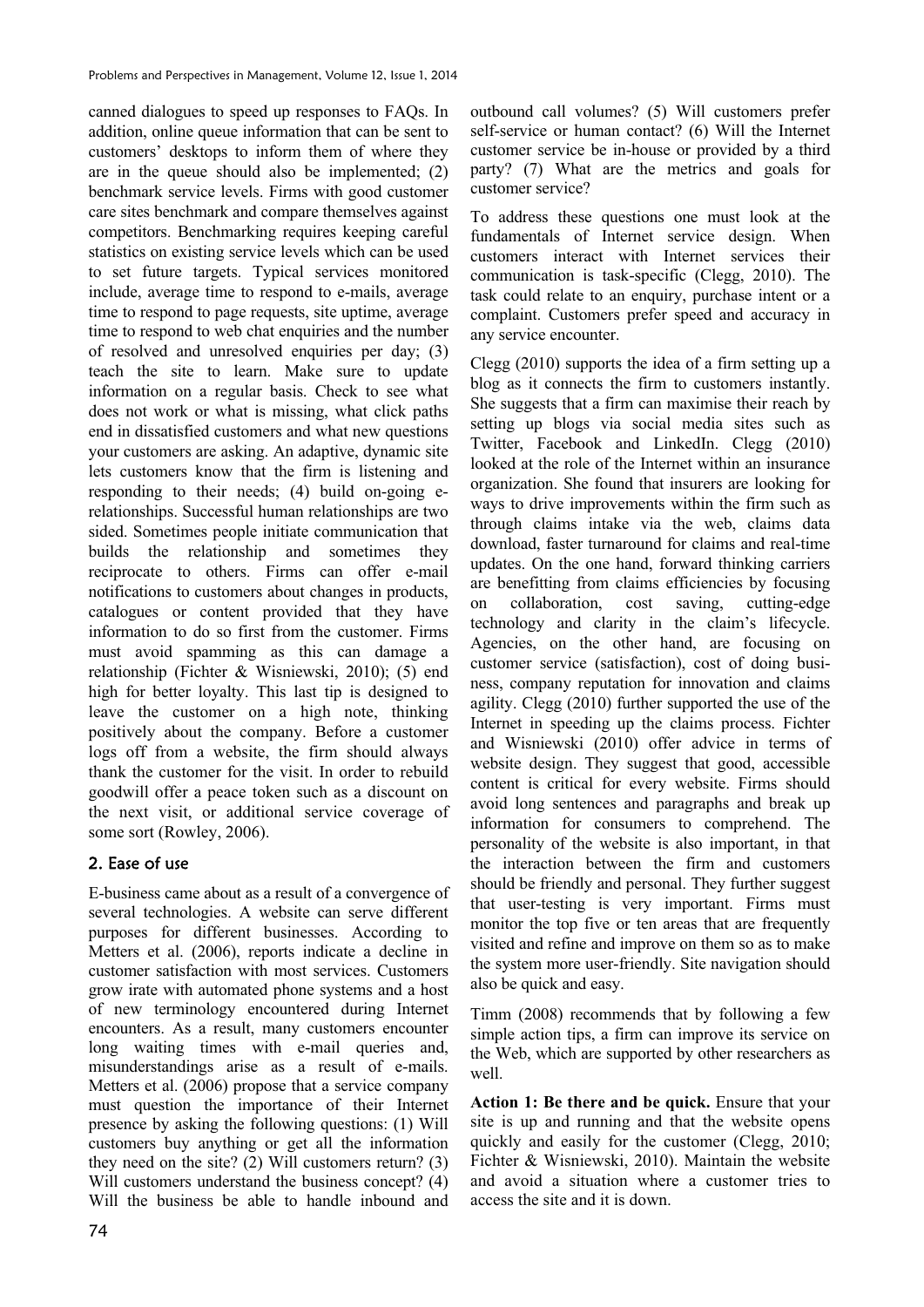**Action 2: Make site navigation simple.** Web customer service should be one click away. Once customers log onto a home page they should be able to get assistance immediately. Ensure that site navigation is quick, simple and obvious. Customers should always have ways to get back to a specific page to enhance their experience and not wonder around in a counterproductive maze (Fichter & Wisniewski, 2010).

**Action 3: Respond quickly.** Response times are expected to be immediate. Waiting more than three seconds for a computer screen to refresh is unacceptable (Perez, 2004). Even more important is the quick turnaround time for customer enquiries. Emails should have a response time of twenty four hours or less and web chat should have the pace of live conversation (Lu & Zhang, 2003).

**Action 4: Provide communication alternatives.** The more high-tech the world becomes, the more some people crave high touch service or non-electronic contact of some sort. At some point customers can become frustrated with self-serve options and may seek human contact. The solution may be to provide communication alternatives like e-mail, web chat, twoway interactive video or even telephone services (Keaggy & Hurst, 2002).

**Action 5: Pay attention to form and function.**  Customer care sites must be functional and visually pleasing, but not too 'over the top'. Graphic designers, usability engineers, database administrators, content experts and programmers are all critical role players. The most customer-friendly sites avoid unnecessary clutter and maintain a simple, functional site (Fichter & Wisniewski, 2010; Lu & Zhang, 2003; Timm, 2008).

## 3. Personal interaction

Depending on the nature of their task some customers may have no problems using an automated system but others may require some degree of human contact. When dealing with customer complaints, Metters et al. (2006) find that the customer may email their complaint to the company; however, the email offers the least effective vehicle for customer complaint resolution due to miscommunication and time lags (Timm, 2008). The best way to handle complaints is through real time interaction with a skilled agent. The customer must always be given the option of contacting the company instead of forcing them to self serve. Many firms have, thus, turned their attention to customer call centers, a place where a customer can access a person via a variety of means. Call centers normally operate twenty four hours a day, seven days a week, thereby creating fewer barriers to communication (Burke, 2001). Traditional call centers employ a large number of agents to handle a few accounts. This saves the firm resources because they are able to forecast how many agents are needed based on a labor-scheduling model. These models assume that all employees perform the same tasks and, on average spend a specified amount of time per call. It also assumes that employees focus on one customer at a time and that customers are responded to in real time. Since this concept of doing business is relatively new, only informal rules of thumb guide these operational strategies.

# 4. Self-service

There are many opportunities for self-service suggesting that provider motivation and customer benefits can grow this mode of business (Hsieh, 2005). Customers tend to be more accepting of this mode as a result of increased opportunity for customization, accuracy, convenience and speed. According to Fitzsimmons and Fitzsimmons (2006), due to the increase in the cost of human labor, inroads have been created for self-service technology (SST). The emergence of this technology has the potential to bring about an end to low wage, unskilled, non-value-added service jobs. The firm has the advantage of serving more customers with fewer resources; thus, reducing costs while the customer has the ability to customise a product or service for personal use at a time convenient to himself/herself (Borck, 2004; Hsieh, 2005; Malgeri, 2007; Ruyter et al., 2000).

Hsieh (2005) identified three primary goals that firms may strive towards by entering the self-service arena. They firstly strive to enhance the customer's service by assisting them with queries without tying up the firm's human resources. Indeed if this is executed correctly it has the potential to save the firm money (Malgeri, 2007). Secondly, the firm can enable direct transactions, such as customer orders and exchanges, without any direct interaction with an employee. Finally, through online educational guidance customers can train themselves to use the site.

Hsieh (2005) identified numerous factors that can affect the adoption and use of self-service technology, namely, quality of products, services offered by the firm, cost of the product, presentation of services, design of self-service technology, the self-service technology's ability for service recovery, promotion of self-service technology, the way the firm manages and prevents self-service technology failure, alternative uses for the same service (competitors) and, the firm's ability to keep the self-service technology updated and to improve it continuously.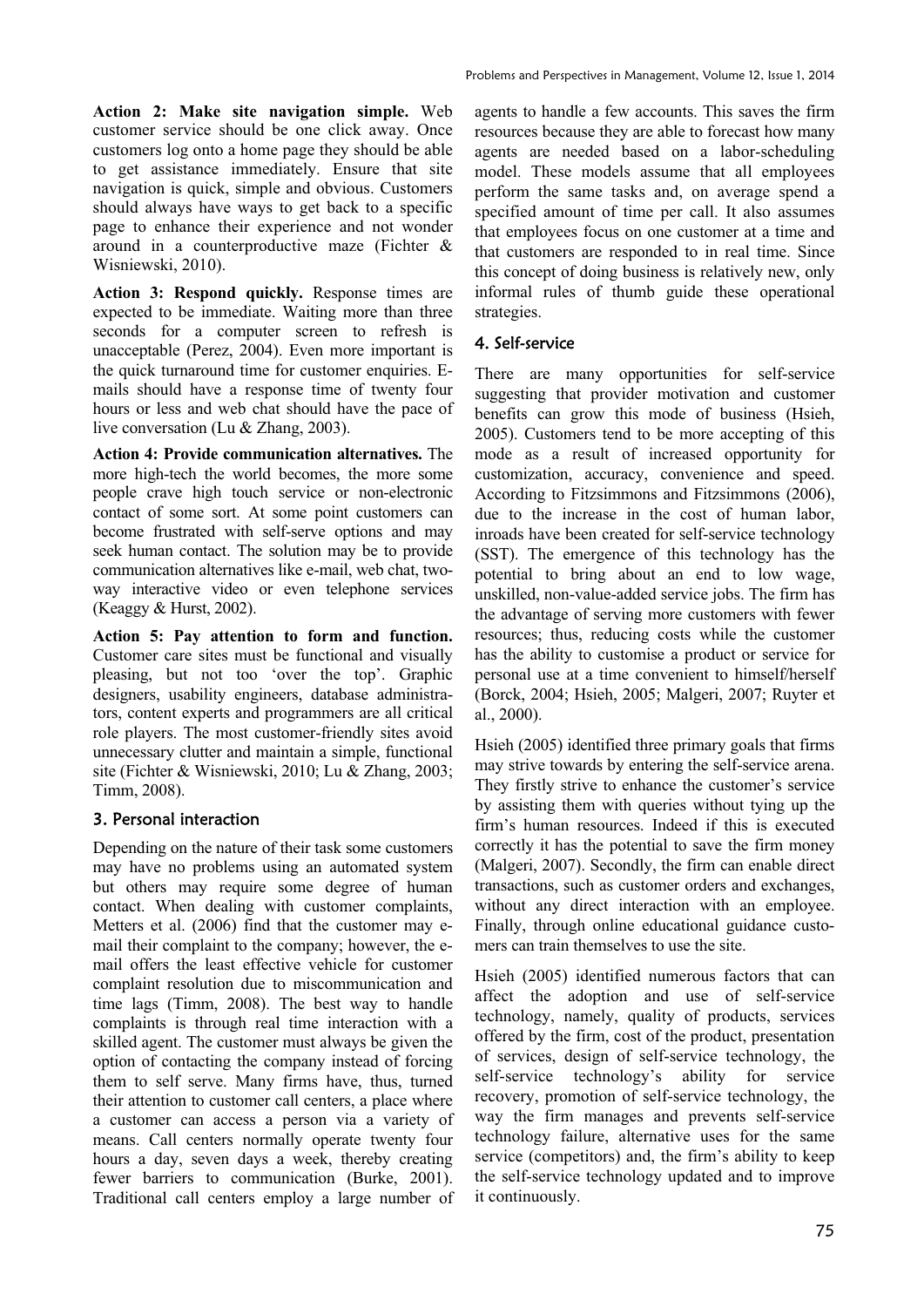Girman, Keusch and Kmec (2009) undertook a study on the use of vending machines within a University campus environment, and attempted to track the amount of faults that were experienced by the users of these machines. They found that although no official complaints were lodged with the service provider, regular inspections carried out by maintenance crew detected faults with some of the machines. They also investigated the use of pay phones that worked with coins and prepaid cards and again discovered that these phones did have defects present, although no official complaints were received. Girman, Keusch and Kmec (2009) highlighted the importance of periodic checks as long as complaint rates were low, in order to maintain a level of service quality when firms embrace self-service technology. The service provider must conduct these checks because minor failures may not always be reported but can dissuade first-time users from using the self-service technology in the future.

According to Timm (2008), more than two thirds of customers stop doing business with a company because of poor access to services and information. He recommends that in order to facilitate communication, firms can develop a database containing frequently asked questions (FAQs) to assist customers online. FAQs are efficient and effective but the problem encountered by customers is that they have to read through a few hundred questions before encountering a question that will assist them in their query so yet again this is not entirely efficient for a self-serve customer. Sophisticated web sites can do multiple word searches to try and enhance the experience for the customer.

# 5. Research methodology

**5.1. Respondents.** The population comprised of 239 call center agents employed by a Public Service organization within its four call centers in the Durban area (South Africa). According to Sekaran's (2003) population-to-sample size table, a corresponding minimum sample of 148 was needed, thereby confirming the adequacy of the sample of 151 call center agents. The probability sampling technique of cluster sampling was used. According to Sekaran (2003), in cluster sampling, groups or chunks of elements that have heterogeneity among members within each group are chosen for study. The adequacy of the sample was determined using the Kaiser-Meyer-Olkin Measure of Sampling Adequacy (0.801) and the Barlet's Test of Spherecity (718.502,  $p = 0.000$  to assess the influence of technology on call center agents' effectiveness in managing customers and their needs, which respectively indicated suitability and significance. The results

indicate that the normality and homoscedasticity preconditions are satisfied.

In terms of the composition of the sample, there were more females (57%) than males (43%). The majority of the sample were between 20-29 years  $(67.5\%)$ , followed by 30-39 years  $(20.5\%)$  and then 40-49 years (10.6%), thereby indicating that the sample is predominantly young, which is typical of employment in a call center environment. Black agents constituted the majority (55.6%), followed by Indian (25.2%), Colored (15.9%) and then White (3.3%) employees. The majority of the agents were in service for 1-3 years (51.7%) with more or less an equal distribution of years of service in the other categories (1-11 months, 4-6 years and 7 years and over). The majority of the agents have a high school qualification (56.3%) followed by those with a diploma (36.4%), whilst only 7.3% has a university degree. More agents are employed on a full-time  $(66.2\%)$  as opposed to a part-time basis  $(33.8\%).$ 

In terms of call center variables, the majority of agents take an average of 100-109 calls a day (21.2%), followed by 70-79 calls a day (19.9%), have a waiting time (length of time a customer waits on the line before his/her call is answered by an agent) of 0-5 minutes (55.6%), have an abandonment rate (number of callers that eventually disconnect) of  $0.5\%$  (86.1%), secure a talk time (duration of call) of 0-5 minutes (84.2%), a wrap-up time of 0-5 minutes (98.7%) and report a queue time of 0-5 minutes (96.7%).

**5.2. Measuring instrument.** Data were collected using a self-developed, pre-coded, self administered questionnaire consisting of two sections. Section A dealt purely with the biographical (gender, age, race, tenure, education and employment status) and operational data of call center agents. Section B related to the sub-dimension of technology and tapped into agents' understanding and ease of use of the system and, perceptions of clients' preference for personal interaction versus self-service. Whilst Section A was nominally scaled with precoded option categories, Section B required respondents to rate each of the 12 items using the Likert scale ranging from strongly disagree (1) to strongly agree (5). The questionnaire was formulated on the basis of identifying recurring themes that surfaced while conducting the literature review. Six items related to agents' understanding and ease of use of the system, for example, 'I fully know how to use the software systems adopted in the call centre' and 'The software adopted is user-friendly'. Six items measured agents' perceptions of clients' preference for personal interaction versus self-service, for example, 'I rarely encounter customers reporting difficulties using the technology such as the self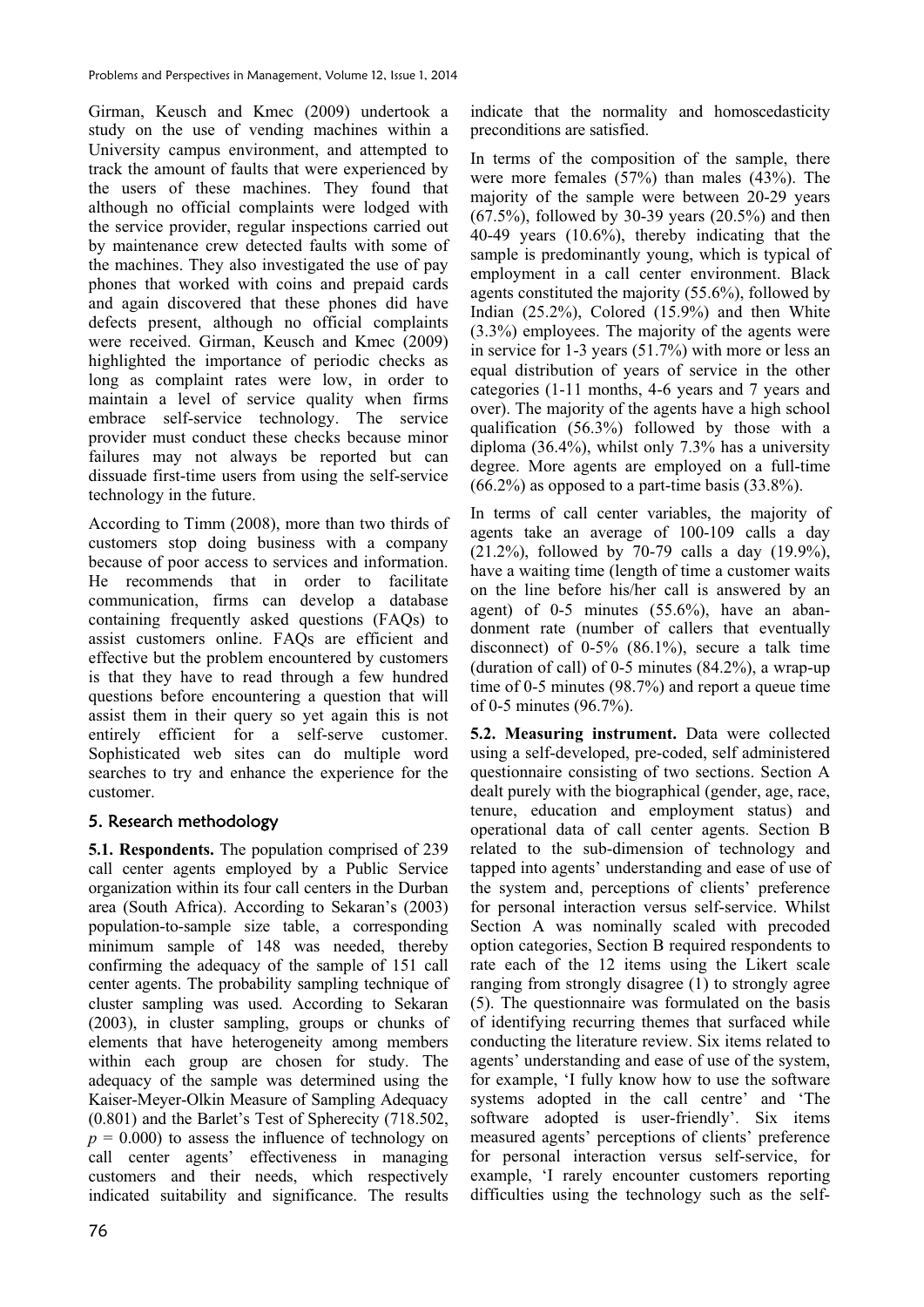service systems offered' and 'Customers prefer to speak to me rather than use the technology to serve themselves'. These ensured face and content validity. Furthermore, in-house pretesting was adopted to assess the suitability of the instrument. Pilot testing was also carried out on twenty call center agents to test the appropriateness of questions and their understanding thereof. No inadequacies were reported and the final questionnaire was considered appropriate in terms of relevance and construction. The research was only conducted after ethical clearance was obtained for the study and upon completion of the pilot study.

**5.3. Measures/statistical analysis of the questionnaire.** The validity of the questionnaire was assessed using Factor Analysis. A principal component analysis was used to extract initial factors and an iterated principle factor analysis was performed using SPSS with an Orthogonal Varimax Rotation. In terms of the validity, 2 critical ingredients for call center agents' effectiveness in managing customers and their needs were identified in terms of the influence of technology (3.351 and 3.048 relating to understanding and ease of use of system and clients' preference for personal interaction versus self-service respectively). The items were also reflected as having a very high level of internal consistency and reliability, with the overall Cronbach's Coefficeint Alpha being 0.84 with item reliabilities ranging from 0.82 to 0.84.

**5.4. Administration of the measuring instrument.**  The survey was confined to the call center agents employed within the four call centers in Durban, South Africa. The online survey was administered to a sample of call center agents in Durban, South Africa using QuestionPro. The agents were asked to completely answer Sections A and B of the questionnaire and then submit their responses via QuestionPro return mail. Informed consent was obtained by an authorization letter that accompanied the questionnaire. All participation was voluntary and confidentiality was secured.

**5.5. Statistical analysis of the data.** Descriptive statistics (mean, variance, standard deviation) and inferential statistics (correlation, *t*-test, ANOVA) were used to evaluate the objectives and hypotheses.

# 6. Results

**6.1. Descriptive statistics.** Agent's perception of their understanding of, and use of, technology in managing customers and their needs effectively were evaluated using a 1-5 point Likert scale. Agents' perceptions of the preference of clients for personal interaction rather than self-service was also evaluated. The higher the mean score value, the more effective the use of technology in managing customers and their needs and, the greater the preference of clients for personal interaction rather than self-service (Table 1).

Table 1. Descriptive statistics – sub-dimensions of technology

| Sub-dimension                            | Mean  | Std. deviation | Minimum | Maximum |
|------------------------------------------|-------|----------------|---------|---------|
| System's understanding and ease of use   | 4.036 | 0.6761         | 2.00    | 5.00    |
| Personal interaction versus self-service | 3.295 | 0.7994         | 1.33    | 5.00    |
| Overall Score                            | 3.666 | 0.6434         | .75     | 5.00    |

Table 1 indicates agents believe that they have a high level of understanding of the technological system and are able to use it effectively in managing customers and their needs (Mean  $=$  4.036). They also perceive clients as depicting a greater preference for personal interaction than using self-service (Mean = 3.295). Furthermore, the mean score value (Mean =  $= 5 - 3.295 = 1.705$  reflects that there is only a small proportion of clients who engage in self-service; hence, there is room for improvement with regards to making the self-service technology more attractive and effective in managing customers and their needs.

In order to assess the areas of strength and improvement, frequency analyses were conducted for both of these sub-dimensions of technology. In terms of system's understanding and ease of use, 39.7% of the agents agreed and 48.3% strongly agreed that they were fully computer literate. Furthermore, 41.1% of the agents agreed and a further 43.7% strongly agreed that they fully knew how to use the software systems adopted in the call centre. However,

6.6% of the agents disagreed and a further 3.3% strongly disagreed that they always dealt with electronic queries/complaints within 24 hours of receiving them. Furthermore, 9.3% of the agents disagreed and a further 6.6% of the agents strongly disagreed that the software is fast and reliable.

In terms of personal interaction versus self-service, 18.5% of the agents disagreed and 13.2% of the agents strongly disagreed that web based e-services are more effective for addressing customer needs than talking to an agent. Furthermore, 23.8% of the agents disagreed and another 13.2% strongly disagreed that web based communication facilitates communication between the firm and the customer better than an agent can.

**6.2. Inferential statistics.** *Hypothesis 1: There exists significant intercorrelations amongst the subdimensions of technology (system's understanding and ease of use and, preference for personal interact-tion versus self-service) needed by call centre agents for effectively managing customers and their needs.*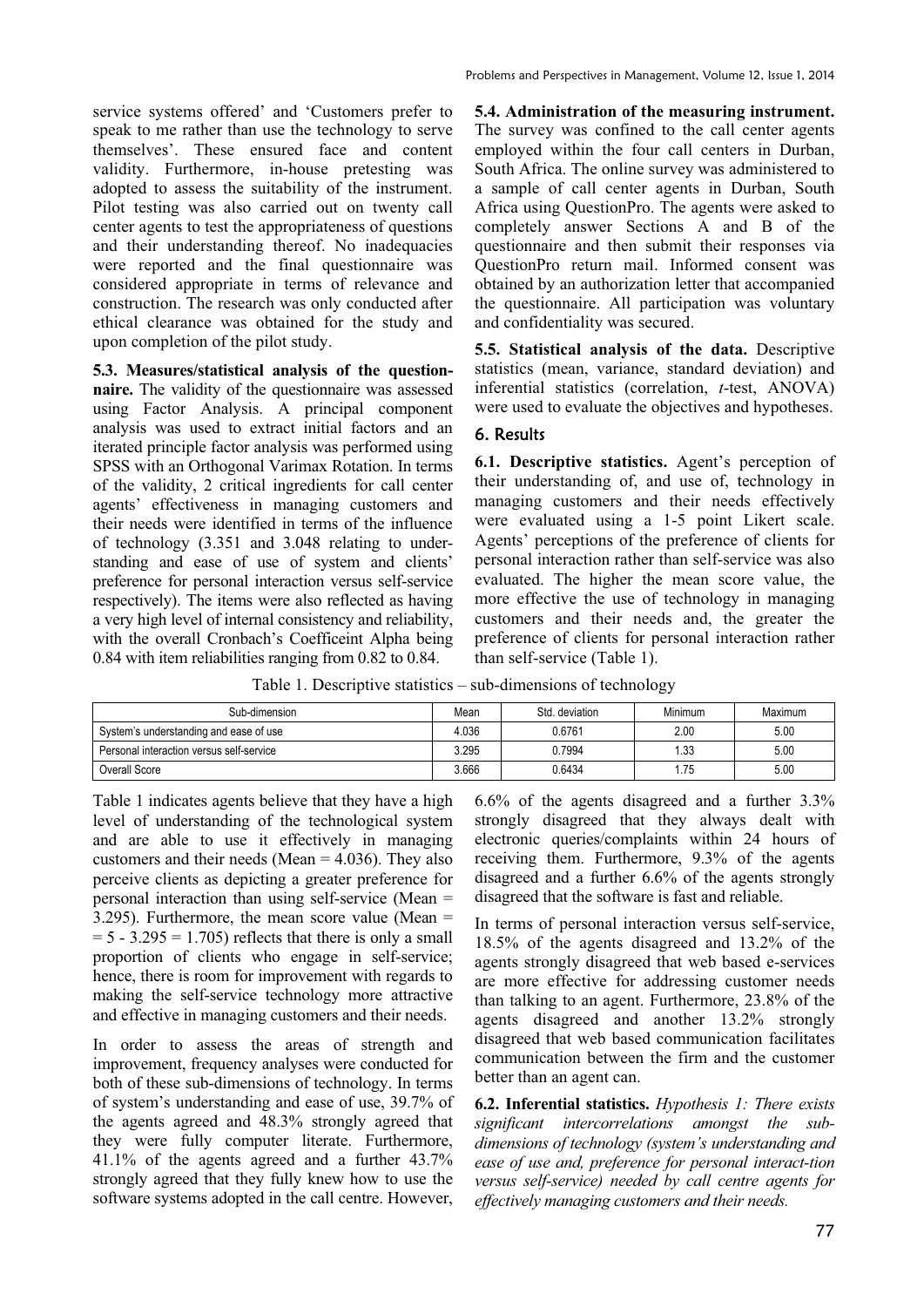Table 2. Pearson correlation  $(r)$ : intercorrelations of the influence of technology  $(N = 151)$ 

| Sub-dimension                                              | r/p | System's understanding and ease of use | Preference for personal interaction versus<br>self-service |
|------------------------------------------------------------|-----|----------------------------------------|------------------------------------------------------------|
| System's understanding and ease of use                     |     |                                        |                                                            |
| Preference for personal interaction versus<br>self-service |     | 0.518<br>$0.000**$                     |                                                            |

Notes: \*\* *p* < 0.01.

Table 2 indicates that the sub-dimensions of technology needed for effectively managing customers and their needs significantly intercorrelate with each other at the 1% level of significance. Therefore, hypothesis 1 may be accepted. The result indicates that agents' understanding of the technology and their ability to use it in managing customers and their needs has contributed to clients preferring personal interaction from agents in resolving issues rather than utilizing the self-service technology.

### 7. Influence of biographical data

The influence of the biographical variables (age, race, tenure, gender and employment status) on agents' perceptions of the use of technology for managing customers and their needs effectively was assessed using ANOVA and *t*-tests (Table 3, see Appendix).

*Hypothesis 2: Agents varying in biographical profiles (age, race, tenure, educational qualifications, gender, employment status) significantly differ in their understanding and ease of use of technology for effectively managing customers and their needs and, in their perceptions of the preference of clients for personal interaction rather than self-service.* 

Tables 3 indicates that agents varying in biographical profiles (age, race, tenure, educational qualifications, gender, employment status) do not differ significantly in their understanding and ease of use of the technology adopted for effectively managing customers and their needs. These agents varying in biographical profiles also do not differ significantly in their perceptions of the preference of clients to engage in personal interaction with them in resolving their problems rather than using the self-service technology. Hypothesis 2 may therefore, be rejected.

## 8. Discussion of results

The results of the study indicate that agents believe that they have a good understanding of the system and are able to use it with ease in responding to customers' queries. The implication is that the technology is effective in ensuring the spontaneous response to customer concerns. Despite this, however, the study found that agents did not always deal with electronic queries/complaints within 24

hours of receiving them. Evidently, a break in effective management in customers' queries/ complaints occurs which must be further addressed. In a similar study, Seddon (2001) found that resolution at the first point-of-contact in call centers varied but was never higher than 65 percent and was as low as 21 percent in financial services organizations. Gettys (2007) found that the majority of calls could not be resolved on the first call and required some research by agents taking longer than 24 hours. Whilst the issues of work ethic and attitudes may be explored the results of the current study also found that call center agents disagreed that the software was fast and reliable. However, Jack, Bedics and McCary (2006) believe that technology allowed firms to automate many time consuming and labor intensive processes. According to Totty (2004), call centers continue to adopt new technologies such as internet access with web pages for self-help service, e-mail interaction and support, instant messaging support and skills based routing which assists with operations and customer satisfaction.

The study also reflected that agents disagreed that web based e-services are more effective for addressing customer needs than talking to agents. The agents also disagreed that web based communication facilitates interaction between the firm and the customer better than an agent can. Similarly, Budhwar, Varma, Malhotra and Mukherjee (2009) in their study on call centers operating in India, found that despite a high emphasis on high-tech processes being adopted, these call centers were often referred to as "new-age sweatshops" and the people working there as "cyber coolies" which often leads to high employee turnover and dissatisfaction. However, contrary to these findings, Jack et al. (2002) deduced that one of the main advantages of Internet based call center functionality is that instead of customers waiting in a call queue, the web offers customers non-obtrusive and easy ways to address their question. The internet has enabled call centres to give more control to the customer for the level of service desired. Customers can open their own trouble tickets, read and search knowledge bases of Frequently Asked Question's (FAQ's), download manuals and guides 24 hours a day, seven days a week (Support Industry.com, 2002). However, in the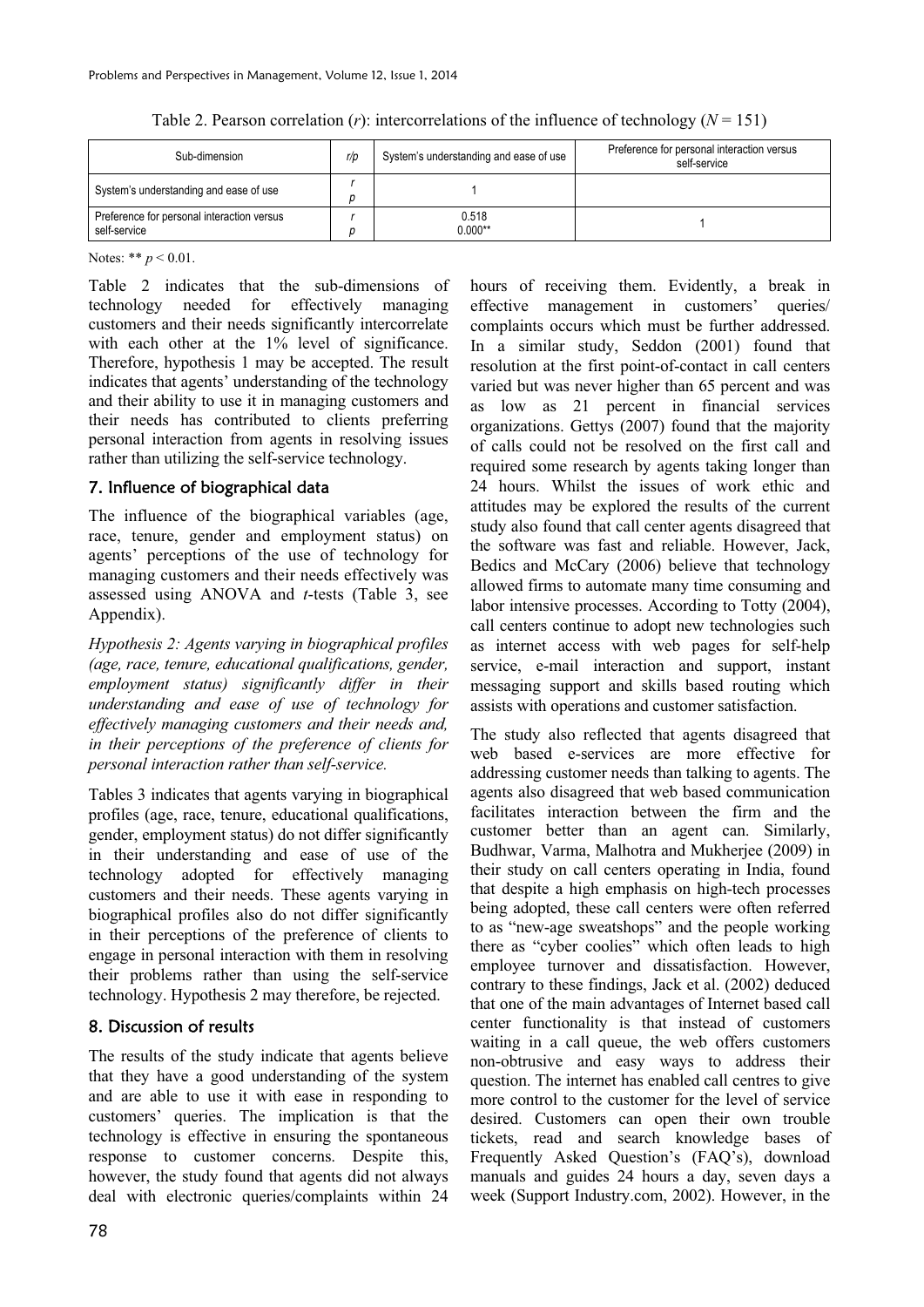current study it was clearly observed that customers have a preference for personal interaction as opposed to the self-help technology. The implication is that organizations need to constantly obtain feedback from their customers on how they may improve their website and web-service and make navigation easier. Strategies should also be adopted to enhance selfservice, for example, through website competitions.

### Recommendations and conclusion

In today's fast paced business environment the idea of globalization would not be possible without technology. If managed correctly, a customer call center can contribute to customer satisfaction and retention in the long run but many organizations fail to capitalize on their operations and procure the long term rewards. In the past when customers had a query they would call to call center and once the agents obtained a host of information, only then were they in a position to handle queries. Today though, technology has expedited this process. The research supports the view that system's understanding and ease of use of technology adopted by agents do indeed expedite the process of handling customer queries through the call center. In addition, the research supports the view that personal interaction with agents is favored over self-service by customers depending on the nature or the type of query that the customer is fielding. One does not necessarily dominate the other. In order for the call center to serve as an effective mechanism for the organization to maintain effective contact between themselves and their customers, proper maintenance and control of technology has to be implemented and facilitated on a regular basis. Figure 1 depicts the influence of the

sub-dimensions of technology (system understanding and ease of use and, preference for personal interaction versus self-service) on the management of customers and their needs. The model presents recommendations for enhancing each of the critical ingredients (system's understanding and ease of use; preference for personal interaction versus selfservice) so that each could have a positive and rippling effect on the other thereby, ultimately enhancing the management of customers and their needs (Figure 1). It is evident that whilst agents' understanding of the technology and ease with which they operate it is imperative in assisting customers, the manner in which they assist customers (rapport, friendliness, response time) is just as important. Equal cognizance must also be given to maintaining a self-service system that is user-friendly and effective. Undoubtedly, the agents' understanding of, and effective use of, the technology as well as the customers' satisfaction with the interaction (be it personal or self-service) has the potential to enhance the effective management of customers and their needs. Evidently, e-service is not a substitute for direct human contact but certainly is an asset that complements and facilitates personal interaction in managing customers and their needs. In addition to taking cognizance of the recommendations, it is imperative to note that the management style of the organization and the characteristics of employees themselves are central to ensuring a healthy work environment that supports performance and effectiveness. Constructing the correct work setting to enhance call center effectiveness is as much the employees' responsibility as it is management's.

#### **SYSTEM UNDERSTANDING AND EASE OF USE**

- Ensure that agents use upgraded software systems.
- · Provide agents with training and training manual to facilitate understanding and ease of use of technology.

 $^\mathrm{+}$ 

• Train agents to handle queries within 24 hours.

#### PERSONAL INTERACTION **VERSUS SELF-SERVICE**

- When engaging in personal interaction:
- $\checkmark$  Agents must be able to establish rapport effectively, understand exact query and provide an accurate, effective and timeous response.
- If need be, hire more agents to address shortfalls
- For self-service:
- Redesign website, upgrade software, upload user-friendly links to website.
- Update information on the site making it more user-friendly and easily accessible.



**Fig. 1. Recommendations to improve the sub-dimensions of technology in order to effectively manage customers and their needs**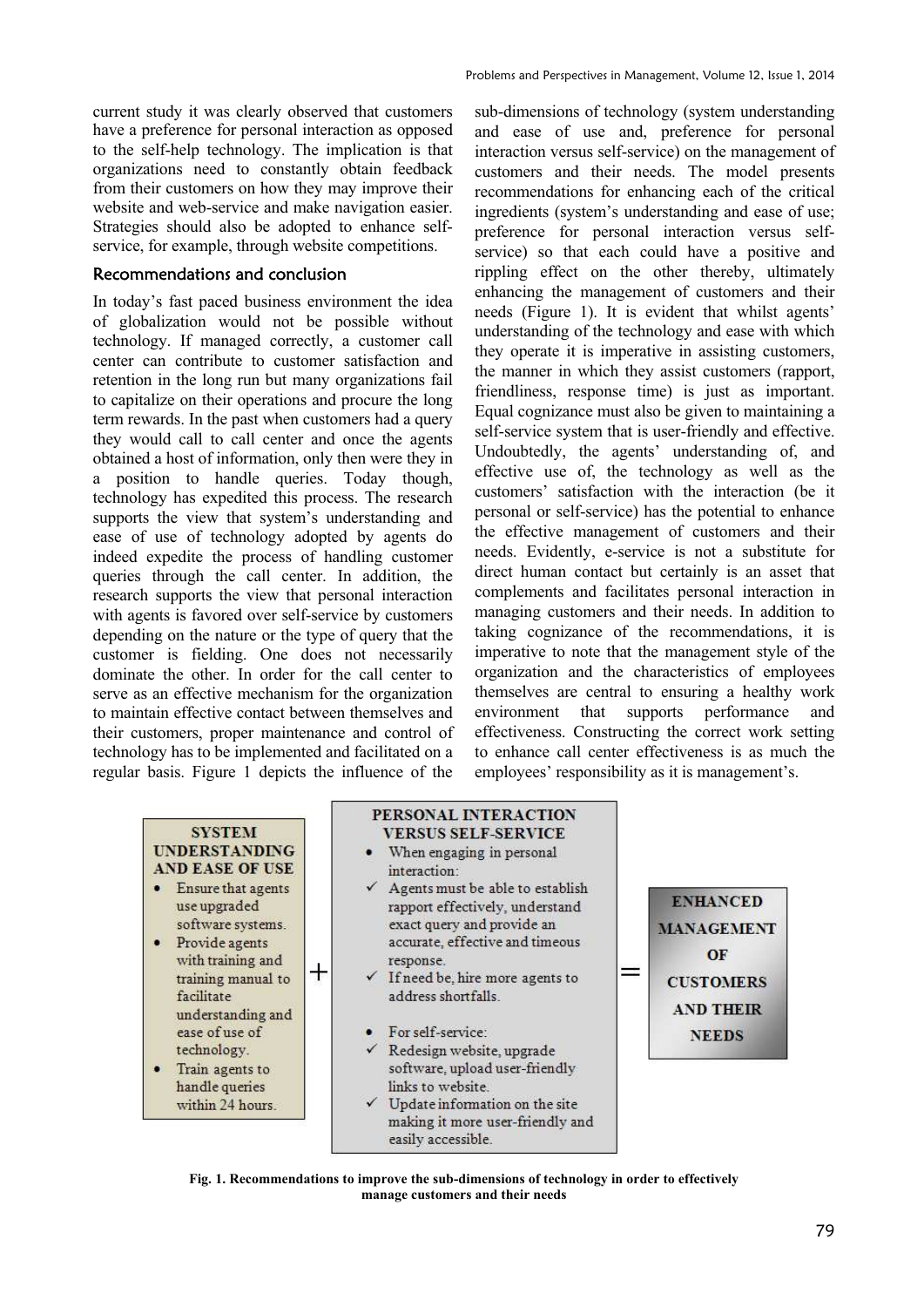#### Recommendations for future research

This study was undertaken within a public service call center organization and hence, the results of the study have internal validity in this institution. In order to enhance generalizability, it would be advantageous to undertake a similar study in other call center environments in a variety of service environments in both the public and private sectors. This study also includes a call center environment where only inbound calls are made and hence, it would be useful to assess similar dimensions in an out-bound call setting as speaking to someone who has chosen to interact with you is completely different from speaking to someone who was not expecting your interaction. It will also be interesting to note if there are similarities with regards to the technology adopted by inbound and outbound agents within the public and private sector service organizations.

#### **References**

- 1. Borck, J.R. (2004). Successful E-Services [On-line]. Retrieved from the World Wide Web: http://proquest.umi.com/ pqdweb?index=4&did=641159541&SrchMode=1&sid=1&Fmt=6&VInst=PROD&VType=PQD&RQT=309&VName =PQD&TS=1273830800&clientId=30060 [accessed 14 May 2010].
- 2. Budhwar, P.S., A. Varma, N. Malhotra, A. Mukherjee (2009). Insights into Indian call centre Industry: can internal marketing help tackle high employee turnover? *Journal of Services Marketing*, 23 (5), pp. 351-362.
- 3. Burke, J. (2001). *Relationship aspect marketing: Building customer loyalty in the Internet age*, USA: Silver Lake Publishing.
- 4. Clegg, B. (2010). Agency-to-Carrier collaboration key to Drive Claims-Handling Improvements [On-line]. Retrieved from the World Wide Web: http://proquest.umi.com/ pqdweb? index=3&did=2028095721&SrchMode=1 &sid=1&Fmt=6&VInst=PROD&VType=PQD&RQT=309&VName=PQD&TS=1273654938&clientId=30060 [acessed 12 May 2010].
- 5. Cortwell, N. (2009). Importance of Technology in Business [On-line]. Retrieved from the World Wide Web: http://ezinearticles.com/?Importance-of-Technology-inBusiness&id= 2237597 [accessed 20 April 2010].
- 6. Fichter, D., J. Wisniewski, J. (2010). Practical Website Improvement Face-off [On-line]. Retrieved from the World Wide Web: http://proquest.umi.com /pqdweb?index=15& did=1980426851&SrchMode=1&sid=2&Fmt=6&VInst= PROD&VType=PQD&RQT=309&VName=PQD&TS=1273656464&clientId=30060 [accessed 12 May 2010].
- 7. Fitzsimmons, J.A., M.J. Fitzsimmons (2006). *Service Management: Operations, Strategy and Information Technology*, Fifth Edition, New York: McGraw-Hill/Irwin.
- 8. Gettys, R. (2007). Using lean six sigma to improve call centre operations [On-line]. Retrieved from the World Wide Web: http://finance.isixsigma.com/library/content/ c070418a.asp [accessed 22 May 2012].
- 9. Girman, G., P. Keusch, P. Kmec (2009). Faults, failures and availability in Self-Service Technology [On-line]. Retrieved from the World Wide Web: http://proquest.umi.com/pqdweb?index=1&did=1947579121&SrchMode=1 &sid=1&Fmt=6&VInst=PROD&VType=PQD&RQT=309&VName=PQD&TS=1271838010&clientId=30060 [accessed 20 April 2010].
- 10. Hsieh, C. (2005). Implementing Self-Service Technology [On-line]. Retrieved from the World Wide Web: http://www.iima.org/CIIMA/CIIMA%205.1%2077%20Hsieh-9.pdf [accessed 20 April 2010].
- 11. Jack, E.P., T.A. Bedics, C.E. McCary (2006). Operational Challenges in a call centre industry: a case study and resource-based framework, *Managing Service Quality*, 16 (5), pp. 477-500.
- 12. Keaggy, B., M. Hurst, M. (2002). Face-off are Weblogs legitimate Business Tools? Retrieved from the World Wide Web: http://proquest.umi.com/pqdweb? index=20&did=232759961&SrchMode=1&sid=3&Fmt=6&VInst =PROD&VType=PQD&RQT=309&VName=PQD&TS=1273746482&clientId=30060 [accessed 13 May 2010].
- 13. Lu, J., G. Zhang (2003). Cost-benefit-factor analysis in e-services. Retrieved from the World Wide Web: http://www.emeraldinsight.com/Insight/viewPDF.jsp? Content Type=Article&Filename=html/Output/Published/ EmeraldFullTextArticle/Pdf/085014pdf [accessed 14 May 2010].
- 14. Lucas, R.W. (2005). Customer Service: Building successful skills for the 21<sup>st</sup> Century. Third Edition, New York: McGraw-Hill/Irwin.
- 15. Malgeri, A. (2007). Customer service and self-service technology. Retrieved from the World Wide Web: http://searchcrm.techtarget. com/news /1280561/ Customer-service-and-self-service-technology-Top-five-headlines [accessed 20 April 2010].
- 16. Messmer, M. (1999). Growing Role of Technology. Retrieved from the World Wide Web: http://www.allbusiness.com/technology/computer-software/360376-1.html [accessed 20 April 2010].
- 17. Metters, R., K.K. Metters, M. Pullman, M., S. Walton. (2006). *Successful Service Operations Management*, Second Edition, USA: Thomson South-Western.
- 18. Perez, J.C. (2004). Dell hopes support hubs will improve service delivery. Retrieved from the World Wide Web: http://www.infoworld.com/t/platforms/dell-hopes-support-hubs-will-improve-service-delivery-380 [accessed 13] May 2010].
- 19. Reichheld, F.F., W.E. Jr. (1990). Sasser. Zero Defections: Quality comes to Service [On-line]*.* Retrieved from the World Wide Web: http://academics.eckerd. edu/instructor/ trasorMarketing%20369/ Articles/Zero%20defections.pdf [accessed 15 April 2010].